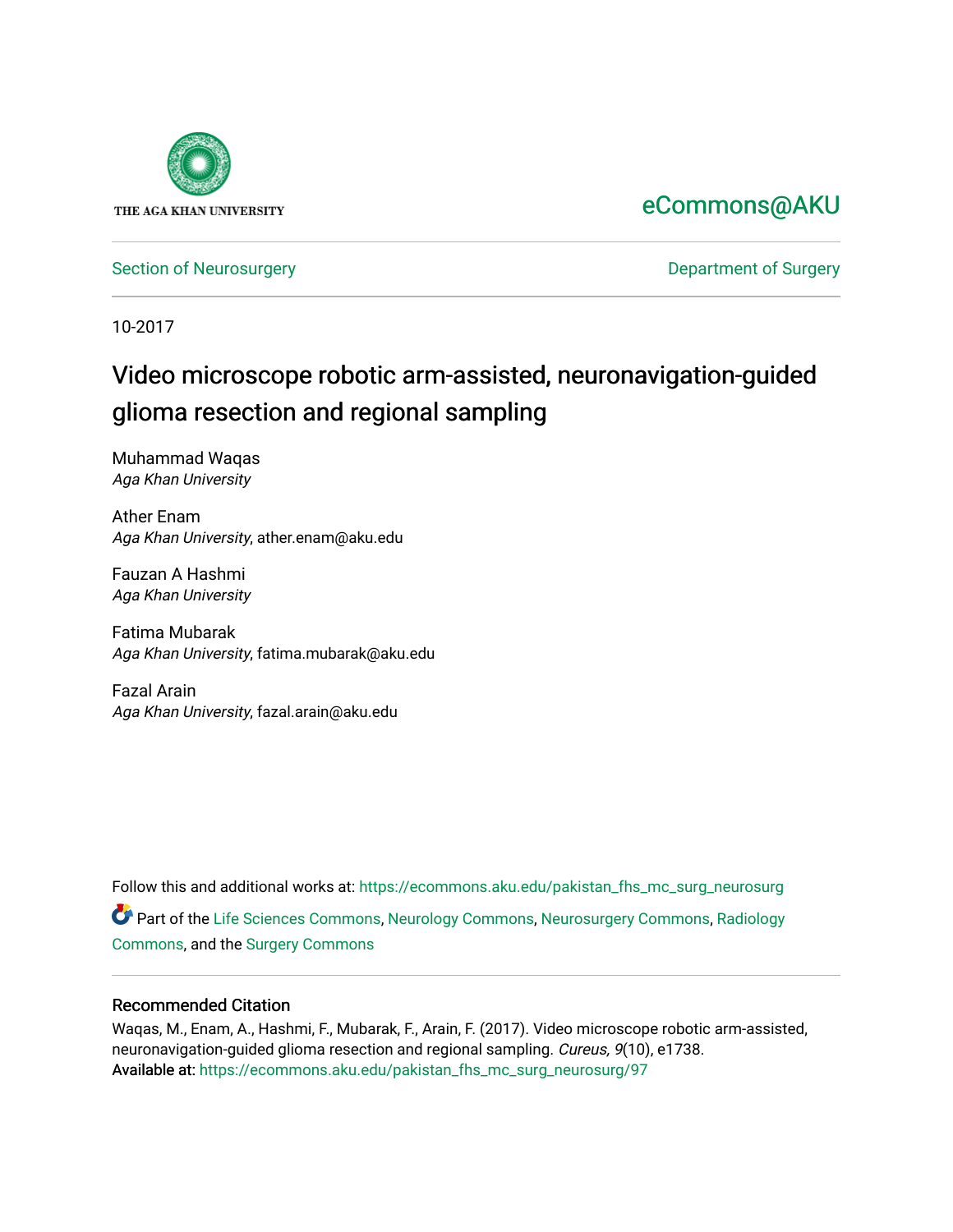# **Video Microscope Robotic Arm-Assisted, Neuronavigation-guided Glioma Resection and Regional Sampling**

[Muhammad](https://www.cureus.com/users/47183-muhammad-waqas) Waqas  $^1$  , Syed Ather [Enam](https://www.cureus.com/users/47191-syed-ather-enam)  $^1$  , Fauzan A. [Hashmi](https://www.cureus.com/users/47205-fauzan-a-hashmi)  $^1$  , Fatima [Mubarak](https://www.cureus.com/users/47190-fatima-mubarak)  $^2$  , Fazal [Arain](https://www.cureus.com/users/47275-fazal-arain)  $^3$ 

1. Surgery, The Aga Khan University 2. Radiology, The Aga Khan University 3. Biomedical Sciences, The Aga Khan University

 **Corresponding author:** Muhammad Waqas, shaiq\_waqas@hotmail.com Disclosures can be found in Additional Information at the end of the article

### **Abstract**

High-grade gliomas possess internal pathological heterogeneity. Selective sampling of different tumor regions can help in the study of this heterogeneity. In this report, we have described the use of a novel navigation and optical system for the selective regional sampling of a high-grade glioma lesion. A 45-year-old gentleman presented to us with complaints of intermittent frontal headaches for past eight months. On examination, he had subtle pyramidal weakness in left upper and lower extremities. Magnetic resonance imaging (MRI) showed a large contrastenhancing, space-occupying lesion in the right frontal lobe causing perilesional edema and midline shift. We marked four different regions on the preoperative MRI using apparent diffusion coefficient (ADC) mapping and contrast enhancement pattern in four different combinations using presurgical planning software (BrightMatter™ Plan) (Synaptive Medical, Inc., Toronto, Canada). These pre-identified areas were exported into BrightMatter™ Servo (Synaptive Medical, Toronto, Canada), an integrated robotic video microscope with a neuronavigation system where these areas were selectively sampled and sent for analysis. The BrightMatter™ Servo not only helped us to the target areas but also helped to identify a safe trajectory, respecting white matter tracts. Histopathology showed a neoplastic lesion composed of mononuclear round cells with the perinuclear halo in a fibrillary stroma with admixed minigemistocytes consistent with the diagnosis of a Grade 3 anaplastic astrocytoma. A selective regional sampling of the gliomas can be reliably performed using BrightMatter™ technologies to study the pathological heterogeneity of these lesions.

**Categories:** Radiology, Neurosurgery

**Keywords:** glioma, regional sampling, neuronavigation, brightmatter servo, diffusion tensor imaging (dti)

#### **Introduction**

Gliomas are heterogeneous in their oncogenic expression and pathological characteristics [1-2]. The differences in tumor regions can be predicted by radiological features of contrast enhancement and apparent diffusion coefficient (ADC) values [3]. Sampling different areas selectively can help us understand the nature of gliomas, culture stem cells, and detect areas of grade change [1].

Diffusion magnetic resonance imaging is a non-invasive tool for mapping the brain based on the diffusion characteristics of water molecules in its various regions [4]. This imaging system shows that the tissue density is inversely correlated with ADC. The variation in ADC has also been shown to reliably predict tumor grade  $[5]$  and hence, the nature of these tumors  $[4]$ . In

#### **How to cite this article**

Waqas M, Enam S, Hashmi F A, et al. (October 02, 2017) Video Microscope Robotic Arm-Assisted, Neuronavigation-guided Glioma Resection and Regional Sampling. Cureus 9(10): e1738. DOI 10.7759/cureus.1738

**Received** 08/03/2017 **Review began** 09/15/2017 **Review ended** 09/30/2017 **Published** 10/02/2017

#### **© Copyright** 2017

Waqas et al. This is an open access article distributed under the terms of the Creative Commons Attribution License CC-BY 3.0., which permits unrestricted use, distribution, and reproduction in any medium, provided the original author and source are credited.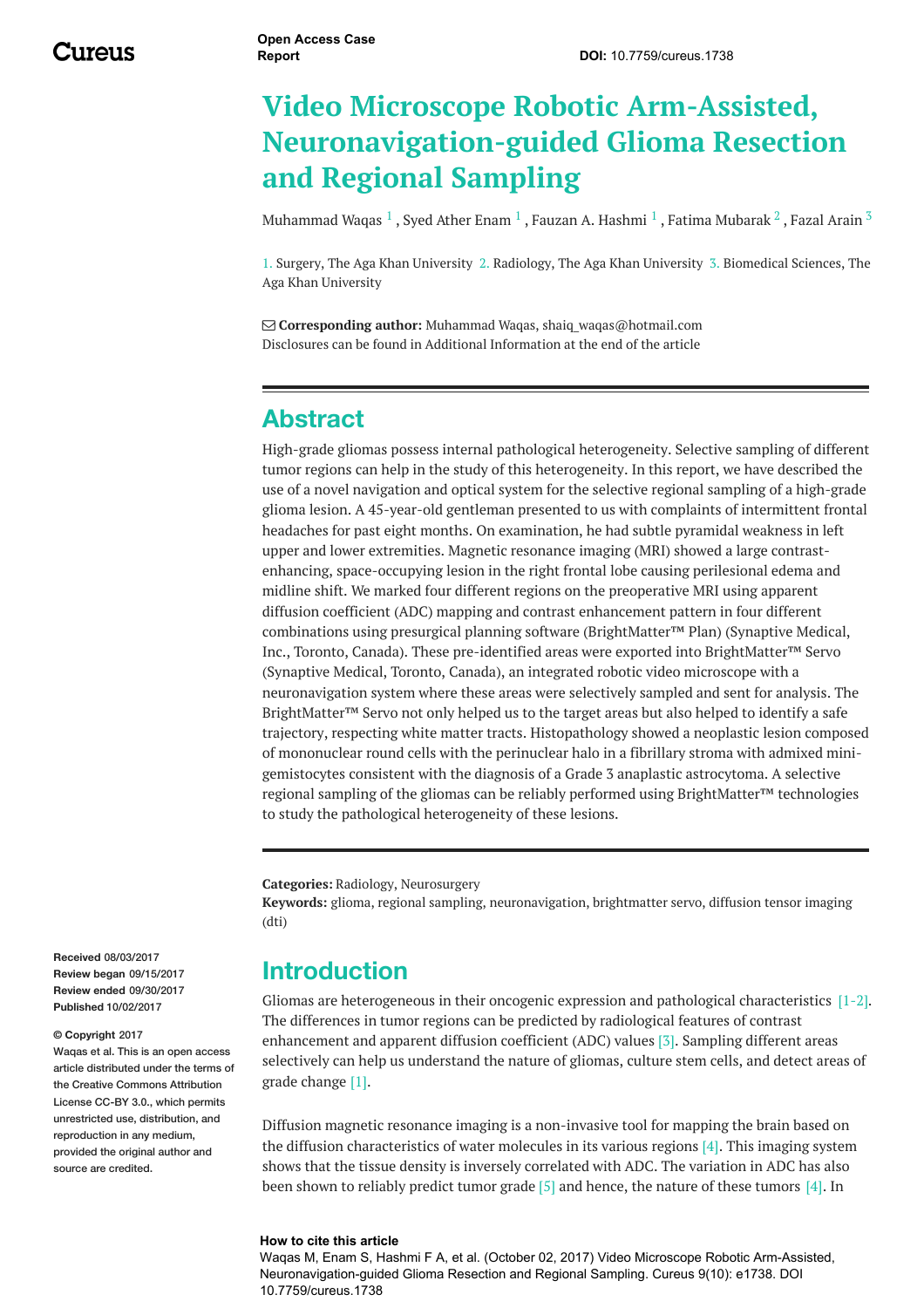<span id="page-2-0"></span>2010, Barajas, et al. studied genetic expressions and ribonucleic acid (RNA) microarrays in different ADC tumor regions and reported variation in their expression [3]. These findings indicate that possible heterogeneity exists in the oncogene expression and tumor stem cells in different areas of the tumor. We have started selective regional sampling of gliomas at our institute to study the molecular and pathological differences that exist within these tumors. To achieve this, we used BrightMatter™ Servo (Synaptive Medical, Inc., Toronto, Canada).

BrightMatter<sup>™</sup> Servo is a novel integrated system comprising of a video microscope (BrightMatter<sup>™</sup> Drive) that can align to surgical instruments and a neuronavigation system (BrightMatter™ Guide) that can display whole brain tractography. The use of BrightMatter™ Servo has been demonstrated in both cranial and spinal applications [6-8]. It can, therefore, not only navigate but also focus and visualize the surgical area of interest during surgery. We are reporting the case of a patient who had significant tumor heterogeneity on preoperative magnetic resonance imaging (MRI). We performed selective regional sampling of the glioma using BrightMatter™ Servo.

## **Case Presentation**

A 45-year-old male patient presented to us with complaints of intermittent frontal headaches associated with nausea and vomiting for the previous eight months. On examination, he was alert and oriented with normal higher mental functions and intact cranial nerves. He had subtle pyramidal weakness in the left upper and lower extremities. MRI of the brain showed a large contrast-enhancing, space-occupying lesion in right frontal lobe causing peri-lesional edema and midline shift. The lesion was also compressing the lateral ventricles. The tractography was generated using the BrightMatter™ Plan. This showed the tumor to be displacing rather than infiltrating the right-sided superior longitudinal fasciculus laterally, forceps minor, and genu of corpus callosum posteriorly. The tumor appeared heterogenous on diffusion-weighted images (DWI) and ADC mapping. We marked four different regions on the preoperative MRI using ADC mapping and the contrast enhancement pattern in all four possible combinations. These signal combinations included low ADC and high-contrast (Area 1), low ADC and low-contrast (Area 2), high ADC and high-contrast (Area 3), and high ADC and low-contrast (Area 4). The marked areas are shown in Figures *[1](#page-2-0)*-*[4](#page-3-0)*. This was done using the BrightMatter™ Plan where information from different MRI sequences and tractography can be integrated and evaluated to mark different target areas. The patient underwent an awake craniotomy with the help of the BrightMatter™ Servo. These pre-identified areas were exported from the BrightMatter™ Plan to the BrightMatter™ Servo. Using the ADC mapping and tractography. BrightMatter™ Servo navigated us to the target areas through a safe trajectory. To minimize the effect of brain shift, samples were taken before debulking of the tumor. Approximately 1 cm $^2$  samples were obtained from each of these target areas. The resection was helped by a video microscope. After completion of selective sampling, we continued our resection with the help of the BrightMatter™ Servo to achieve a gross total resection.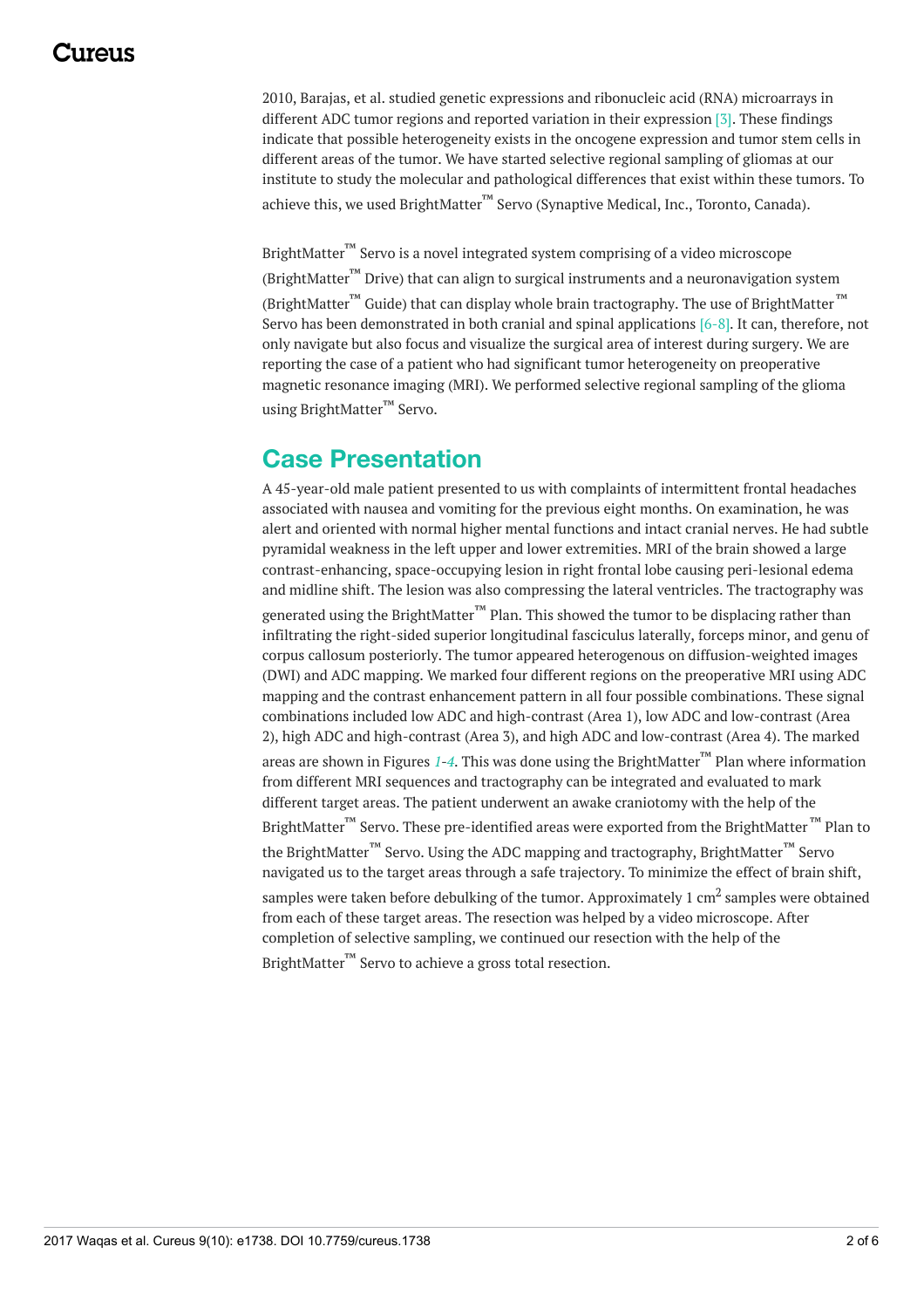## **Cureus**



#### **FIGURE 1: Area 1**

The center of the circle has high contrast (left) and low apparent diffusion coefficient map signals (right)

<span id="page-3-0"></span>

#### **FIGURE 2: Area 2**

The center of the circle has low contrast (left) and low apparent diffusion coefficient map signals (right)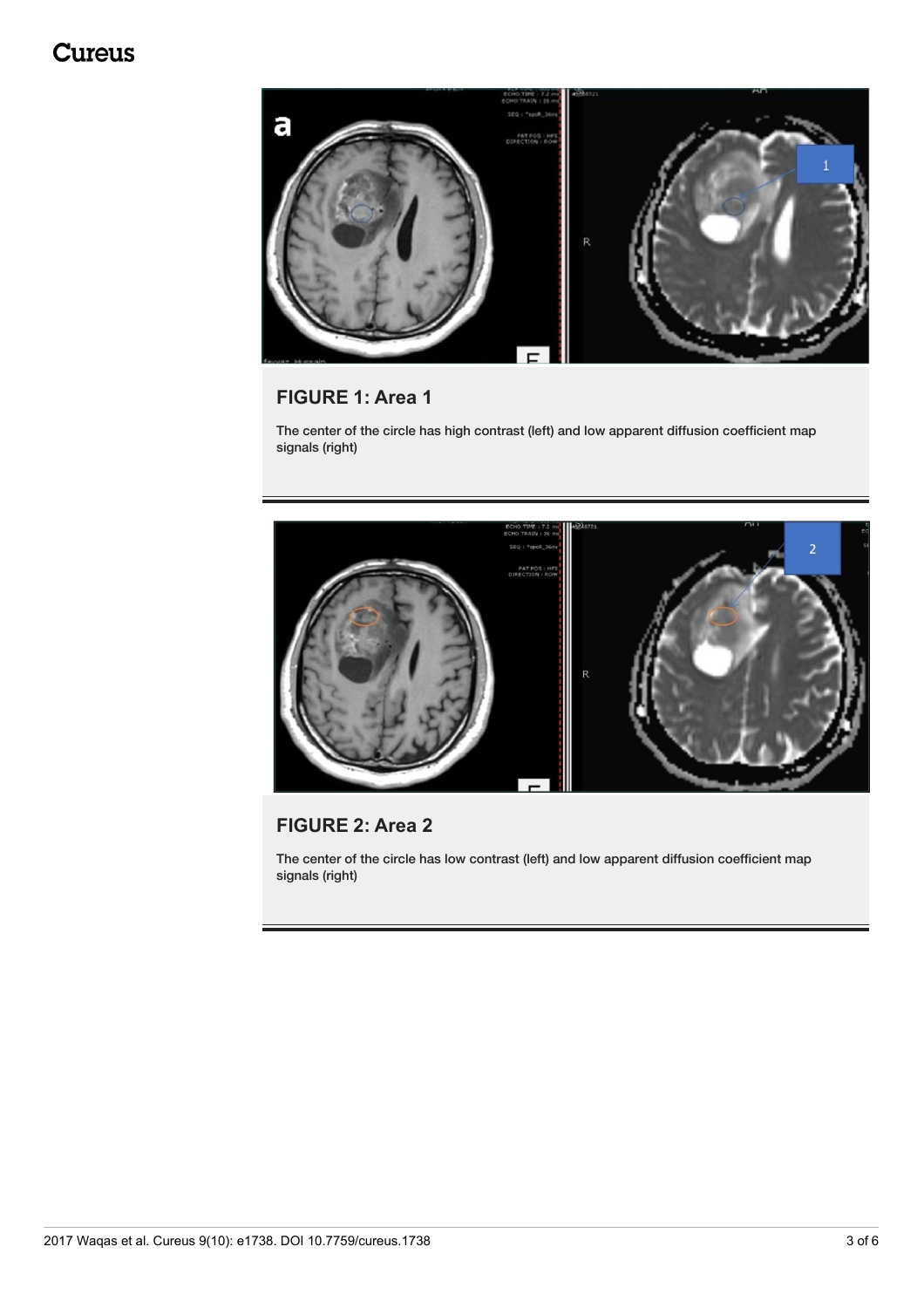### <span id="page-4-0"></span>tureus.



#### **FIGURE 3: Area 3**

The center of the circle has high contrast (left) and high apparent diffusion coefficient map signals (right)



#### **FIGURE 4: Area 4**

The center of the circle has low contrast (left) and high apparent diffusion coefficient map signals (right)

Postoperatively, the patient remained well; there were no new neurological deficits and the recovery was unremarkable. He was discharged after three days. MRI of the brain done 24 hours postoperatively showed a gross total resection.

Histopathology showed a neoplastic lesion composed of mononuclear round cells with a perinuclear halo in a fibrillary stroma with admixed mini-gemistocytes, consistent with the diagnosis of a Grade 3 anaplastic oligoastrocytoma. Pathological features of different areas are provided in Table *[1](#page-4-0)*.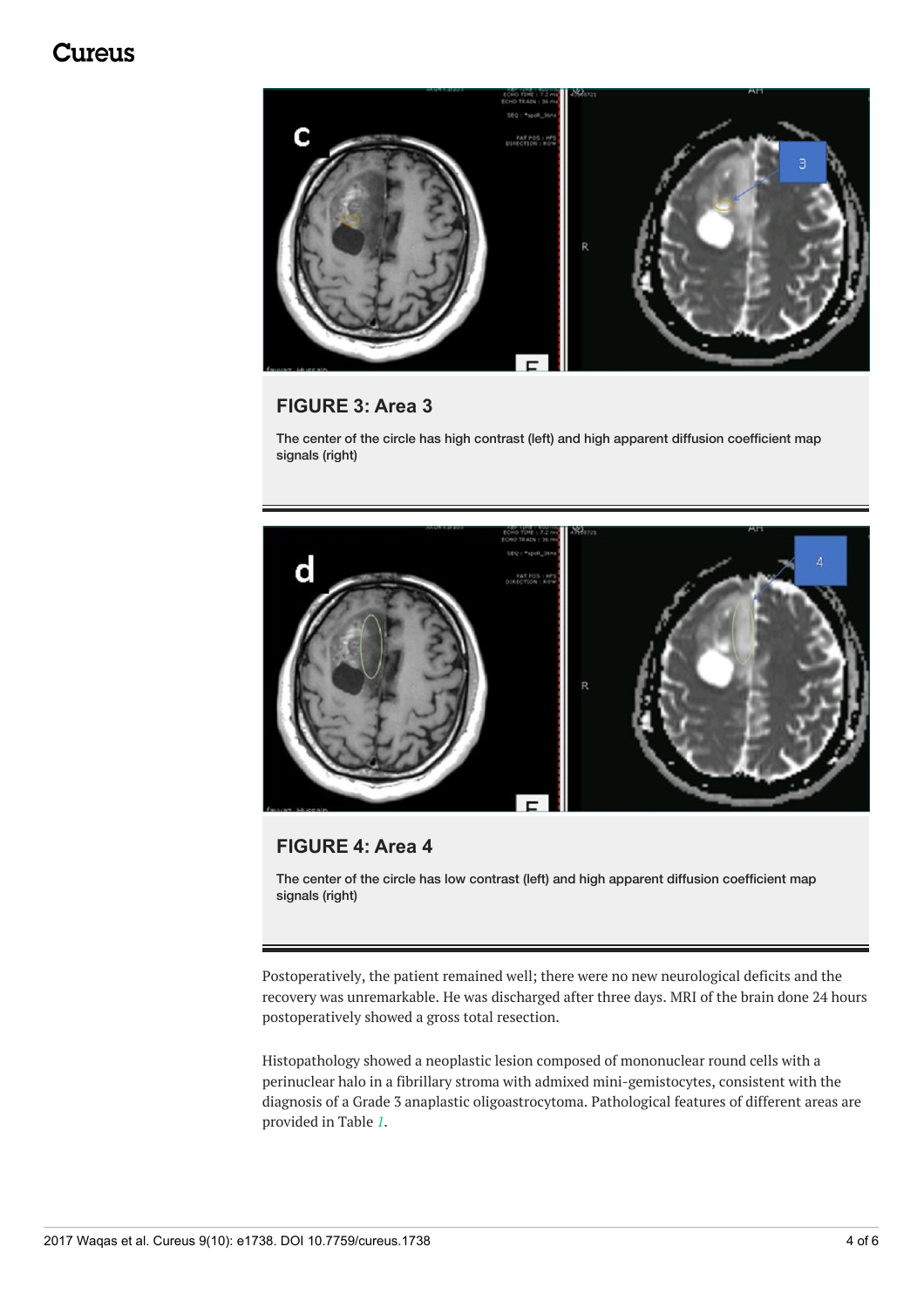## 1117e11S

|                             | Area 1          | Area 2   | Area 3 | Area 4      |
|-----------------------------|-----------------|----------|--------|-------------|
| <b>Necrosis</b>             | -ve             | Moderate | -ve    | $-ve$       |
| <b>Nuclear Pleomorphism</b> | mild            | mild     | -ve    | mild        |
| <b>Mitotic activity</b>     | 1 in 10 per HPF | $-ve$    | $-ve$  | 2 in 10 HPF |
| <b>Vascularity</b>          | Moderate        | Mild     | -ve    | mild        |

#### **TABLE 1: Different pathological features of selected areas**

-ve: negative; HPF: high power field

## **Discussion**

High-grade gliomas are genetically and pathologically heterogeneous lesions [2]. Selective sampling of different regions of the lesion reveals differences in the genetic and pathological characteristics of these tumors [1-2]. Understanding of intratumor heterogeneity is critical to future breakthroughs in medical and surgical therapies  $[1-2]$ . This intratumor heterogeneity is, however, understudied [1]. One of the reasons has been the difficulty in navigating targets and increased risk of injury to normal structures. Neuronavigation facilitates the process of regional sampling of the tumors. It helps in targeting different areas. In most cases, however, visual aid, i.e., microscope, is not integrated with the neuronavigation. This makes accurate sampling difficult. BrightMatter™ Servo has a video microscope on a robotic arm (BrightMatter™ Drive), which is integrated with neuronavigation (BrightMatter™ Guide). Both the navigation image and operative view are displayed together on the same screen. We selected different regions of interest on the BrightMatter™ Plan, exported the plan to BrightMatter™ Servo, and the robotic arm guided us to those areas. BrightMatter™ Servo was especially useful for selective sampling more than the conventional navigation as we could mark the targets on the navigation images and it informed us about the anatomical relations of each of the target areas for improved safety. However, we do not have a direct comparison with other methods of selective sampling.

The BrightMatter™ Plan can be used in the analysis of tractography, preoperative MRI images, identification of targets, and choosing safe trajectories to each of the targets. The plan thus made can be exported to the BrightMatter™ Servo where the information can help navigate (BrightMatter™ Guide) and perform sampling (BrightMatter™ Drive). The risk of injury to normal cortex and white matter while attempting selective sampling of different areas can be minimized using this integrated system.

Use of a video microscope is becoming popular among neurosurgeons  $[6-8]$ . However, this is the first report describing the use of video microscope for a regional sampling of glial neoplasms. With increasing use of a video microscope, it has been pointed out that the system lacks the adequate stereoscopy. This limitation of the optical system, however, does not hamper the regional sampling as both the superficial and deep lesions can be accessed with equal ease using neuronavigation. We believe that this novel system can really help future studies on tumor heterogeneity.

## **Conclusions**